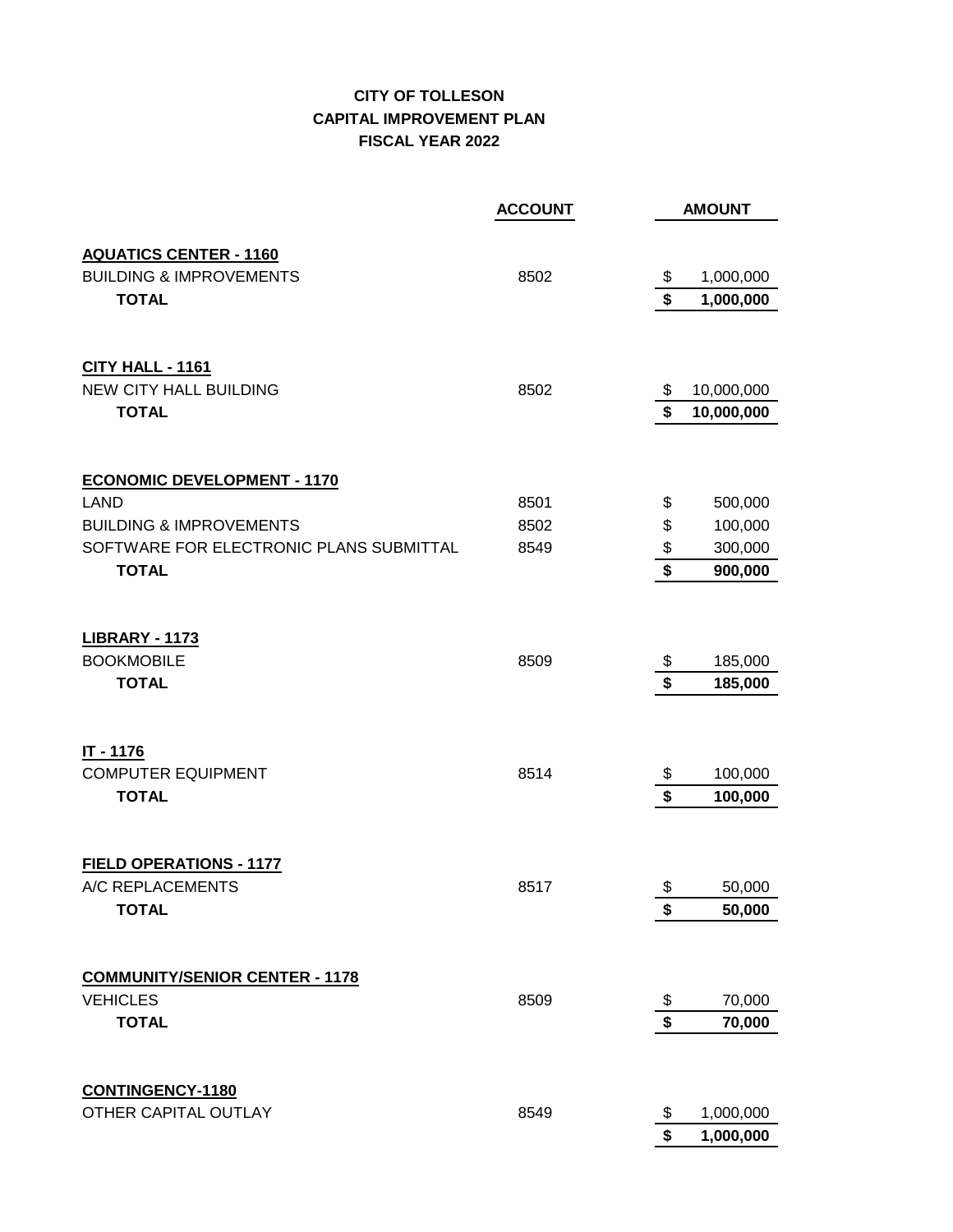**TOTAL GENERAL FUND \$ 13,305,000**

**SPECIAL REVENUE FUNDS**

**CITY HALL - 3320**

| <b>GOHS - 2426</b>                           |      |                         |            |
|----------------------------------------------|------|-------------------------|------------|
| FIREFIGHTING EQUIPMENT                       | 8516 | \$<br>\$                | 20,000     |
| <b>TOTAL</b>                                 |      |                         | 20,000     |
| 91ST AVENUE CONNECTOR FED PROJ - 2439        |      |                         |            |
| <b>IMPROVEMENTS</b>                          | 8511 | \$                      | 5,000,000  |
| <b>TOTAL</b>                                 |      | \$                      | 5,000,000  |
| <b>INFRASTRUCTURE UPGRADE WELL #8 - 2440</b> |      |                         |            |
| <b>WATER SYSTEM</b>                          | 8503 | \$                      | 875,000    |
| <b>TOTAL</b>                                 |      | \$                      | 875,000    |
| 91ST AVENUE CONNECTOR STATE PROJ - 2441      |      |                         |            |
| <b>IMPROVEMENTS</b>                          | 8511 | \$                      | 5,000,000  |
| <b>TOTAL</b>                                 |      | $\mathbf{\hat{s}}$      | 5,000,000  |
| PUBLIC SAFETY POLICE - 2611                  |      |                         |            |
| <b>VEHICLE RADIO REPLACEMENTS</b>            | 8508 | \$                      | 140,000    |
| PATROL VEHICLE REPLACEMENT                   | 8509 | \$                      | 160,000    |
| ALPR CAMERAS (LICENSE PLATE PROJECT)         | 8517 | \$                      | 60,000     |
| EVIDENCE COLD STORAGE/FREEZER                | 8517 | $\frac{1}{2}$           | 10,000     |
| <b>TOTAL</b>                                 |      | $\overline{\mathbf{s}}$ | 370,000    |
| <b>TOTAL SPECIAL REVENUE FUNDS</b>           |      | \$                      |            |
|                                              |      |                         | 11,265,000 |
|                                              |      |                         |            |
| <b>CAPITAL PROJECT FUNDS</b>                 |      |                         |            |

| NEW CITY HALL BUILDING | 8502 | \$11,000,000  |
|------------------------|------|---------------|
| <b>TOTAL</b>           |      | \$ 11,000,000 |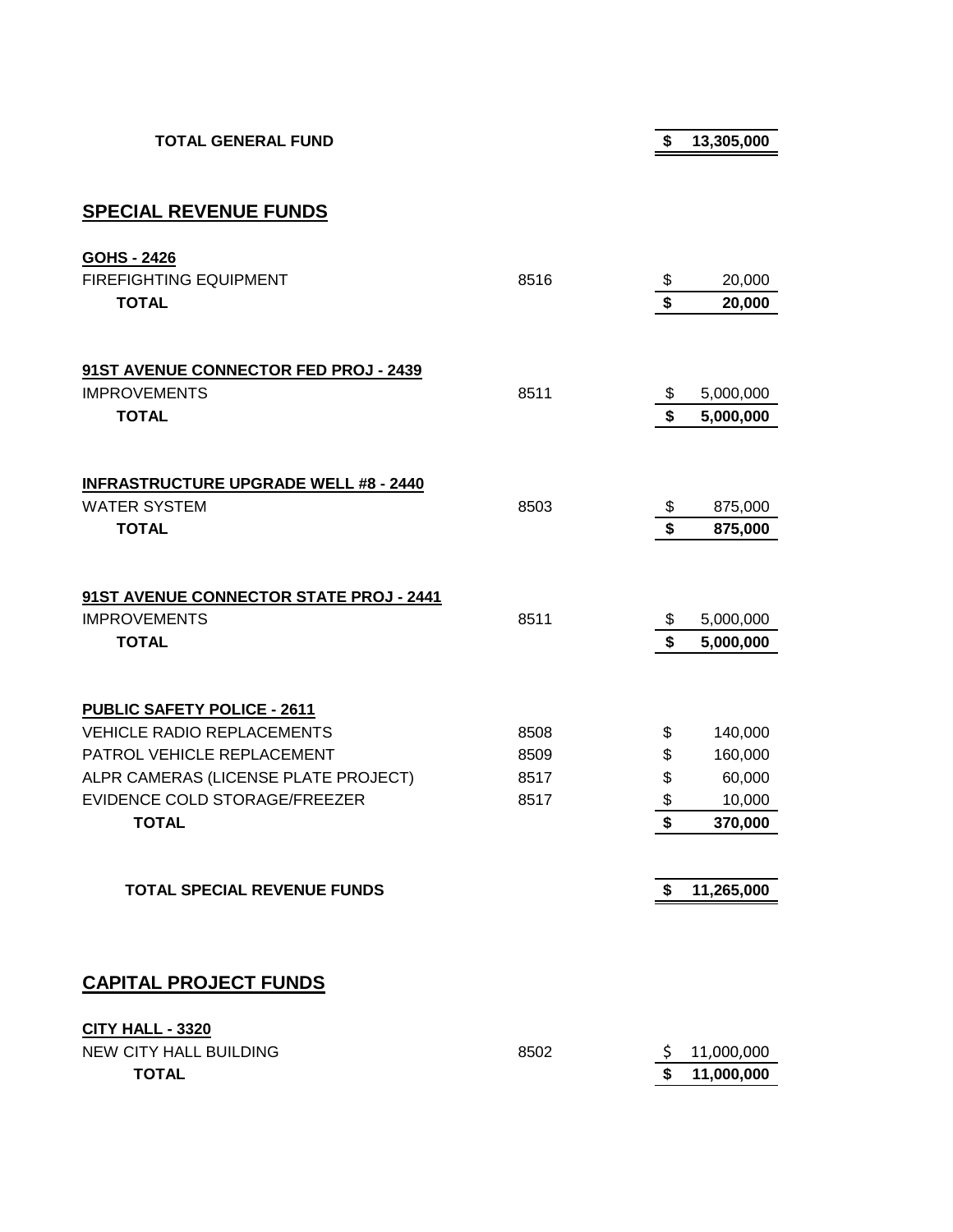| <b>CONSTRUCTION FUND 2021 - 3410</b>             |      |                             |            |
|--------------------------------------------------|------|-----------------------------|------------|
| <b>CONSTRUCTION FUND 2021</b>                    | 8502 | \$                          | 5,000,000  |
| <b>TOTAL</b>                                     |      |                             | 5,000,000  |
|                                                  |      |                             |            |
| <b>TOTAL CAPITAL PROJECT FUNDS</b>               |      | \$                          | 16,000,000 |
|                                                  |      |                             |            |
|                                                  |      |                             |            |
| <b>ENTERPRISE FUNDS</b>                          |      |                             |            |
| <b>CONSTRUCTION - 3510</b>                       |      |                             |            |
| <b>WWTP FACILITY CONSTRUCTION</b>                | 8521 | \$                          | 3,080,691  |
| <b>TOTAL</b>                                     |      | \$                          | 3,080,691  |
|                                                  |      |                             |            |
| <b>CONSTRUCTION - 3530</b>                       |      |                             |            |
| WWTP FACILITY CONSTRUCTION-TOLLESON/EPCOR        | 8521 | \$                          | 75,000     |
| <b>TOTAL</b>                                     |      | $\overline{\boldsymbol{s}}$ | 75,000     |
|                                                  |      |                             |            |
|                                                  |      |                             |            |
| <b>WATER - 6170</b>                              |      |                             |            |
| <b>LAND</b>                                      | 8501 | \$                          | 2,100,000  |
| <b>BUILDINGS &amp; IMPROVEMENTS</b>              | 8502 | \$                          | 30,000     |
| <b>WATER SYSTEM IMPROVEMENTS</b><br>PUMPS/MOTORS | 8503 | \$                          | 4,165,000  |
| <b>TOTAL</b>                                     | 8510 | \$<br>\$                    | 100,000    |
|                                                  |      |                             | 6,395,000  |
|                                                  |      |                             |            |
| <b>WASTE WATER TREATMENT - 6370</b>              |      |                             |            |
| AIR CONDITIONER UNITS                            | 8502 | \$                          | 5,000      |
| 6" VALVES                                        | 8506 | \$                          | 10,000     |
| <b>AB BLOWER</b>                                 | 8506 | \$                          | 75,000     |
| CHLORINATOR (WALL MOUNTED FEED ROTOMETER)        | 8506 | \$                          | 60,000     |
| FSTF PUMPS, BOWL ASSEMBLY/REBUILD                | 8506 | \$                          | 40,000     |
| POLYMER MIXING UNIT                              | 8506 | \$                          | 15,000     |
| SUBMERSIBLE FLYGT PUMPS                          | 8506 | \$                          | 30,000     |
| 125kv TRAILER MOUNTED GENERATOR                  | 8509 | \$                          | 125,000    |
| TRACTOR 570                                      | 8510 | \$                          | 50,000     |
| <b>COMPUTER EQUIPMENT</b>                        | 8514 | \$                          | 5,000      |
| <b>12" TRASH PUMP</b>                            | 8517 | \$                          | 125,000    |
| <b>AUTO SAMPLER</b>                              | 8517 | \$                          | 7,173      |
| <b>BRUSH HOG ATTACHMENT</b>                      | 8517 | \$                          | 20,000     |
| <b>CHLORINE SCRUBBER</b>                         | 8517 | \$                          | 150,000    |
| RIDING LAWN MOWER w/60" DECK                     | 8517 | \$                          | 10,000     |
| STREET SWEEPER ATTACHMENT                        | 8517 | \$                          | 25,000     |